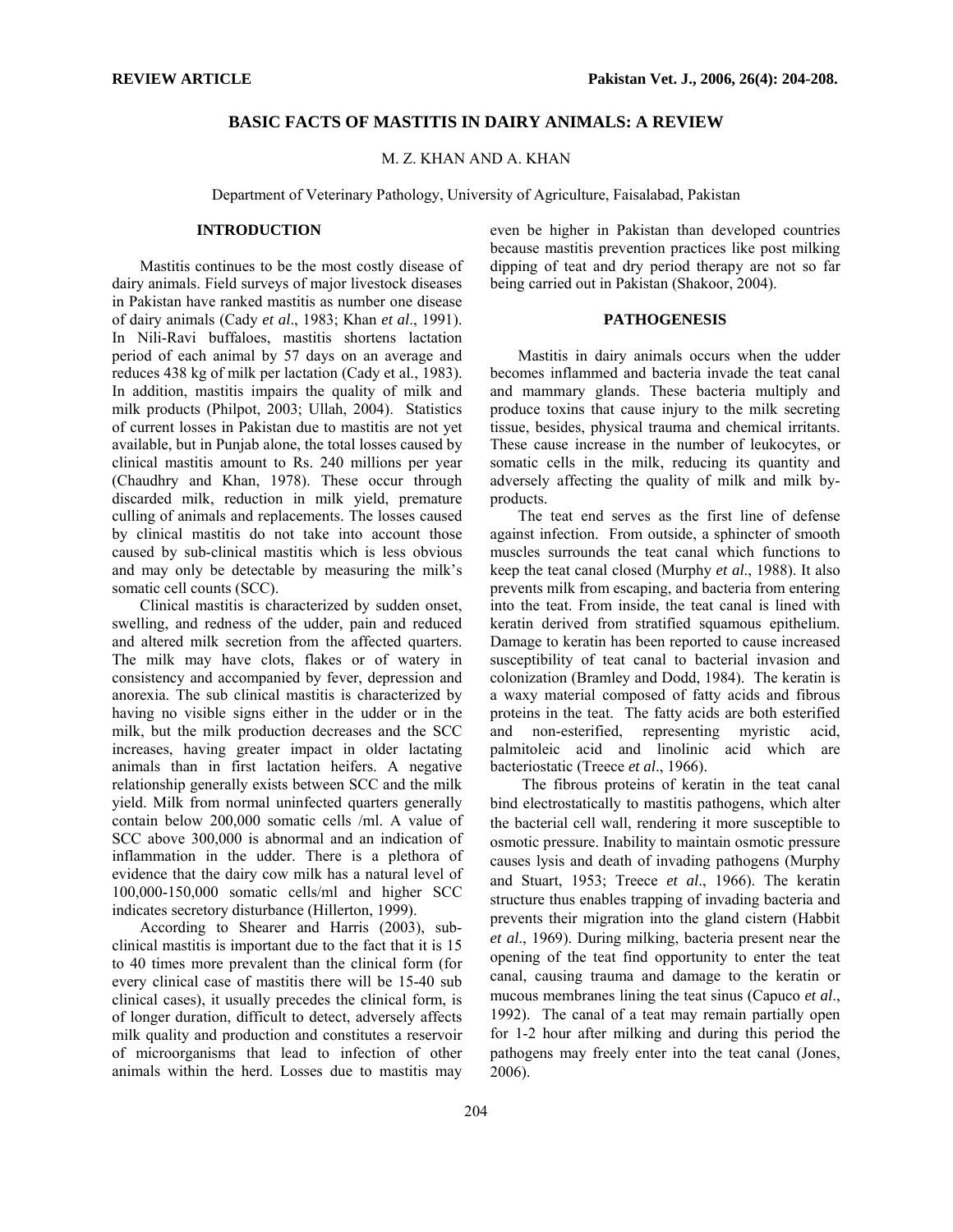Bacterial pathogens which are able to traverse the opening of teat end by escaping antibacterial activities establish the disease process in the mammary gland which is the second line of defense of the host. In dairy animals, the mammary gland has a simple system consisting of teats and udder, where the bacteria multiply and produce toxins, enzymes and cell-wall components which stimulate the production of inflammatory mediators attracting phagocytes. The severity of inflammatory response, however, is dependent upon both the host and pathogen factors. The pathogen factors include the species, virulence, strain and the size of inoculum of bacteria, whereas the host factors include parity, the stage of lactation, age and immune status of the animal, as well as the somatic cell count.

Neutrophils are the predominant cells found in the mammary tissue and mammary secretions during early stage of mastitis and constitute >90% of the total leukocytes (Sordillo *et al*., 1987). The phagocytes move from the bone marrow toward the invading bacteria in large numbers attracted by chemical messengers or chemotactic agents such as cytokines, complement and prostaglandins released by damaged tissues (Persson *et al*., 1992; Banumann and Graudie, 1994). The neutrophils exert their bactericidal effect through a respiratory burst and produce hydroxyl and oxygen radicals that kill the bacteria. During phagocytosis, bacteria are also exposed to several oxygen-independent reactants such as peroxidases, lysozymes, hydrolytic enzymes and lactoferrin. In addition to their phagocytic activities, neutrophils are a source of antibacterial peptides called defensins, killing a variety of pathogens that cause mastitis (Selsted *et al*., 1993). Masses of neutrophils pass between the milk producing cells into the lumen of the alveoli, thus increasing the somatic cell counts and also damaging the secretory cells. Increased number of leukocytes in milk causes increase in the number of somatic cells. Clots are formed by aggregation of leukocytes and blood clotting factors which may block the ducts and prevent complete milk removal, resulting in scar formation with proliferation of connective tissue elements. This results in a permanent loss of function of that portion of the gland. The milk ducts remain clogged, secretory cells revert to non-producing state, alveoli begin to shrink and are replaced by scar tissue. This helps in formation of small pockets making difficult for antibiotics to reach there and also prevents complete removal of milk (Jones, 2006).

Macrophages are the predominant cells found in milk and tissue of healthy involuted and lactating mammary glands (Sordillo and Nickerson, 1988). Macrophages ingest bacteria, cellular debris and

accumulated milk components. The phagocytic activity of macrophages can be increased in the presence of opsonic antibody for specific pathogens. Because of indiscriminate ingestion of fat, casein and milk components, the mammary gland macrophages are less effective at phagocytosis than are blood leukocytes (Weber *et al*., 1983; Sordillo and Babiuk, 1991). Macrophages also play a role in antigen processing and presentation (Politis *et al*., 1992). Conditions which contribute to trauma of mammary gland include: incorrect use of udder washes, wet teats and failure to use teat dips, failure to prepare milking animals or pre – milking stimulation for milk ejection, over milking, insertion of mastitis tubes or teat canulae, injury caused by infectious agents and their toxins and physical trauma.

# **Mastitis causing bacteria**

Research finings have proved that buffalo is as susceptible to mastitis as cow (Srinivasan and Singh, 1988). The causative organisms of mastitis in buffaloes have been reported to be Staphylococci, Streptococci, *Escherichia coli,* Pseudomonas spp., Corynebacterium, Mycoplasma, *Streptococcus dysgalactia*, and *Mycobacterium tuberculosis*. Among all the pathogens of bovine mastitis, *Staphylococcus aureus* is the predominant organism (Allore, 1993; Kapur *et al*., 1992). In Pakiatan, etiological agents of mastitis in buffaloes have been reported to be *Staphylococcus aureus*, *Staphylococcus hyicus*, *Staphylococcus epidermidis*, *Staphylococcus capotus, Streptococcus dysaglactiae, Streptococcus agalactiae, Streptococcus pyogenes and Corynebacterium bovis* (Ahmed, 1966; Ghumman, 1967; Qamar, 1992; Allore, 1993; Ahmad, 2001; Akram, 2002; Khan, 2002).

The most common mastitis pathogens are found either in the udder as contagious pathogens or in the animal surroundings such as bedding and manure soil as environmental pathogens. Among the contagious pathogens, the most common are *Staphylococcus aureus* and *Streptococcus agalactiae*. These are spread from infected to clean udders during the milking process through contaminated milker's hands, cloth towels used to wash or dry udder of more than one animal and possibly by flies. Reviewing the incidence of mastitis in buffaloes and cows from India and Pakistan, Allore (1993) concluded that contagious organisms are responsible for most of the clinical cases and *Staph. aureus* is at the top of the list in both the species of animals. Among environmental pathogens, the most common bacteria are *Strepcococcus uberis*, *Str. dysgalactiae,* Coliforms such as *E. coli* and Klebsiella. Transmission of these pathogens may occur during milking but primarily between milkings.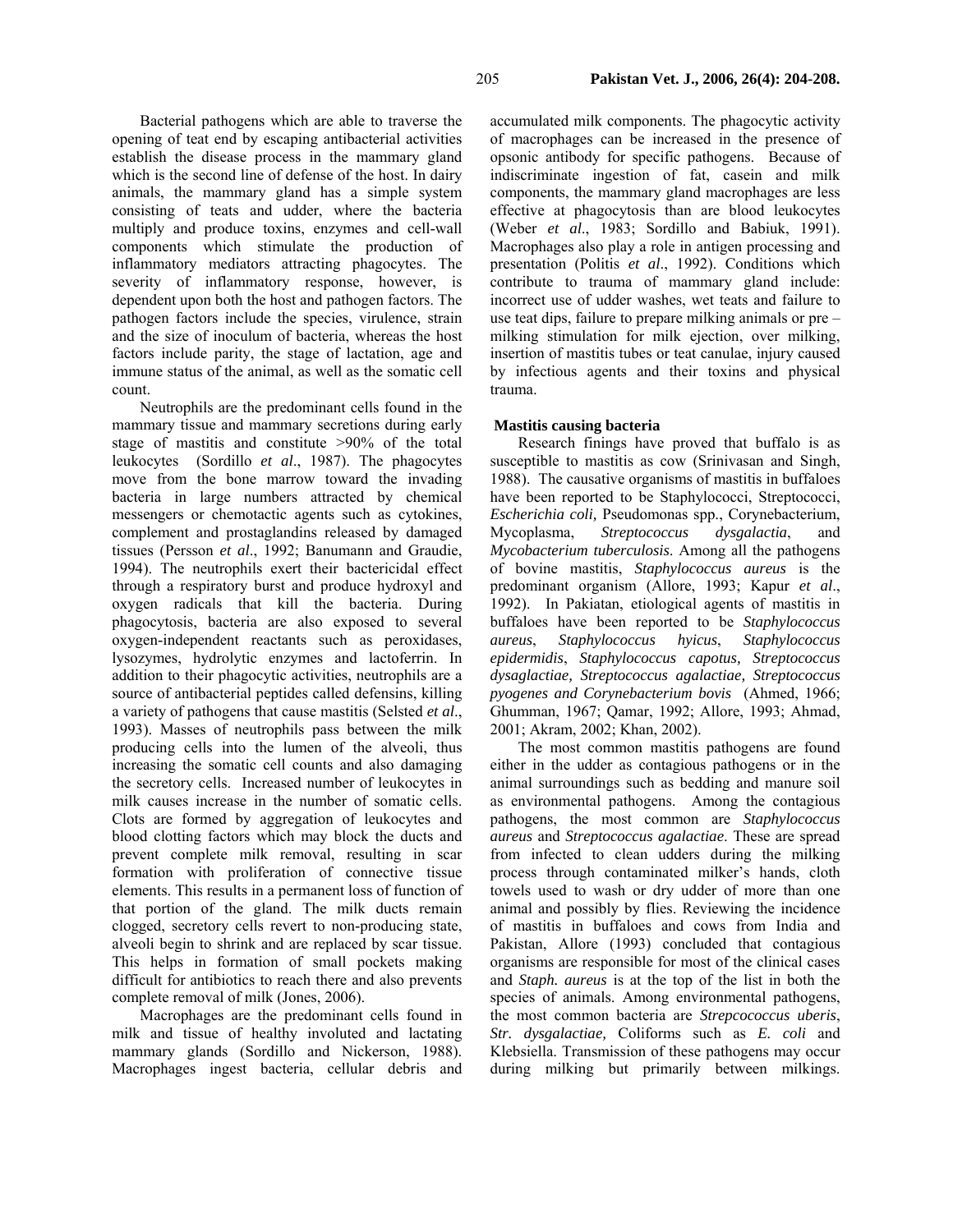Coliform infections are usually associated with unsanitary environment, while Klebsiella are found in sawdust that contains bark or soil. Approximately 70- 80% of Coliform infections are manifested by abnormal milk, udder swelling and systemic disturbances such as high fever, swollen quarters, watery milk and depressed appetite. Environmental pathogens are most often responsible for the clinical cases. About 50% of environmental streptococci infections display clinical symptoms. Sixty to 70% environmental pathogen infections exist for less than 30 days and are not easily detected. The dry period is the time of greatest susceptibility to new environmental streptococci infections, especially the first 1-2 weeks and the last 7- 10 days before calving or early lactation. The incidence at calving is twice than at drying off. Infections during early dry period are controllable by dry animal antibiotic therapy but this treatment in the late dry period is not as effective as early dry period. Dry period therapy can eliminate 70% of environmental streptococcal infections (Jones, 2006). It is unfortunate that dry period antibiotic therapy is not being practiced any where in Pakistan.

## **Effect on milk composition**

Mastitis causes considerable changes in milk (Table 1). Casein, the major milk protein of high nutritional quality, declines and lower quality whey proteins increase which adversely affects the quality of dairy products such as cheese. Serum albumin, immunoglobulins, transferrin and other serum proteins pass into milk because of increased vascular permeability. Jones (2006) has reported that with higher SCC, the concentrations of serum albumin and immunoglobins are increased which reduces heat stability of mastitis milk and pasteurization gives lower grade scores after storage. Also there is a decrease in calcium absorption from blood into milk, resulting impaired coagulation characteristics of mastitis milk. Haenlein *et al.* (1973) reported a significant decrease in casein content when SCC in milk exceeded 500,000/ ml. The milk proteins breakdown can occur in milk from animals with clinical or sub clinical mastitis due to the presence of proteolytic activity by more than 2 fold during mastitis. Plasmin and enzymes derived from somatic cells can cause extensive damage to casein in the udder before milk removal. Mastitis increases conductivity of milk and sodium and chloride concentrations are elevated. Potassium, normally the predominant mineral in milk, declines and because most of the calcium in milk is associated with casein, the disruption of casein contributes to lowered calcium in milk. The reduced lactose concentration is one important factor for impaired acidification properties of milk with elevated SCC, after adding starter cultures (Schallibaum, 2001). Jones (2006) compared various components of normal milk with that of mastitis milk having high SCC, as described in Table 1.

|                     |  |  | Table 1: Comparison of values (%) of normal milk |  |  |  |
|---------------------|--|--|--------------------------------------------------|--|--|--|
|                     |  |  | with that of mastitis milk having high           |  |  |  |
| somatic cell count. |  |  |                                                  |  |  |  |

| <b>Constituent</b> | Normal milk | <b>Mastitis milk</b><br>with high SCC |  |  |
|--------------------|-------------|---------------------------------------|--|--|
| Fat                | 3.5         | 3.2                                   |  |  |
| Lactose            | 4.9         | 4.4                                   |  |  |
| Total protein      | 3.61        | 3.56                                  |  |  |
| Total casein       | 2.8         | 2.3                                   |  |  |
| Whey protein       | 0.8         | 1.3                                   |  |  |
| Serum albumin      | 0.02        | 0.07                                  |  |  |
| Lactoferrin        | 0.02        | 0 <sub>1</sub>                        |  |  |
| Immunoglobulin     | 0.1         | 0.60                                  |  |  |
| Sodium             | 0.057       | 0.105                                 |  |  |
| Chloride           | 0.091       | 0.147                                 |  |  |

Source: Jones (2006).

## **Factors affecting milk somatic cell count**

The determination of milk SCC is widely used to monitor udder health and the milk quality. The elevated SCC consist primarily of leucocytes which include macrophages, lymphocytes and neutrophils. During inflammation, major increase in SCC is because of the influx of neutrophils into milk and at this time over 90% of the cells may be PMN leukreytes. Jones (2006) reported that the higher the SCC, the greater is the risk of raw milk contamination with pathogens and antibiotic residues. Furthermore, high SCC raises the suspicion that the raw milk is produced under poor standards of hygiene and from unhealthy animals. Increased SCC are also associated with reduced suitability of raw milk for manufacturing and processing into products for human consumption.

Milk from normal uninfected quarters generally contain below 200,000 somatic cells/ml. An elevation of SCC to 300,000 and above is an indication of inflammation in the udder. The magnitude of the SCC response occurs during the early, acute stage of the infection, reaching a peak either in hours or days. Whereas days, weeks, or longer time may be required for SCC to decrease after the pathogens have been eliminated (Jones, 2006).

Milk from uninfected quarters displays little change in SCC as number of lactations or days in milk increases. Somatic cell count of milk from uninfected quarters rose from 83,000 at 35 days postpartum to 160,000 by day 285. Somatic cell counts in milk samples from individual animals can be performed using California Mastitis Test (CMT). The CMT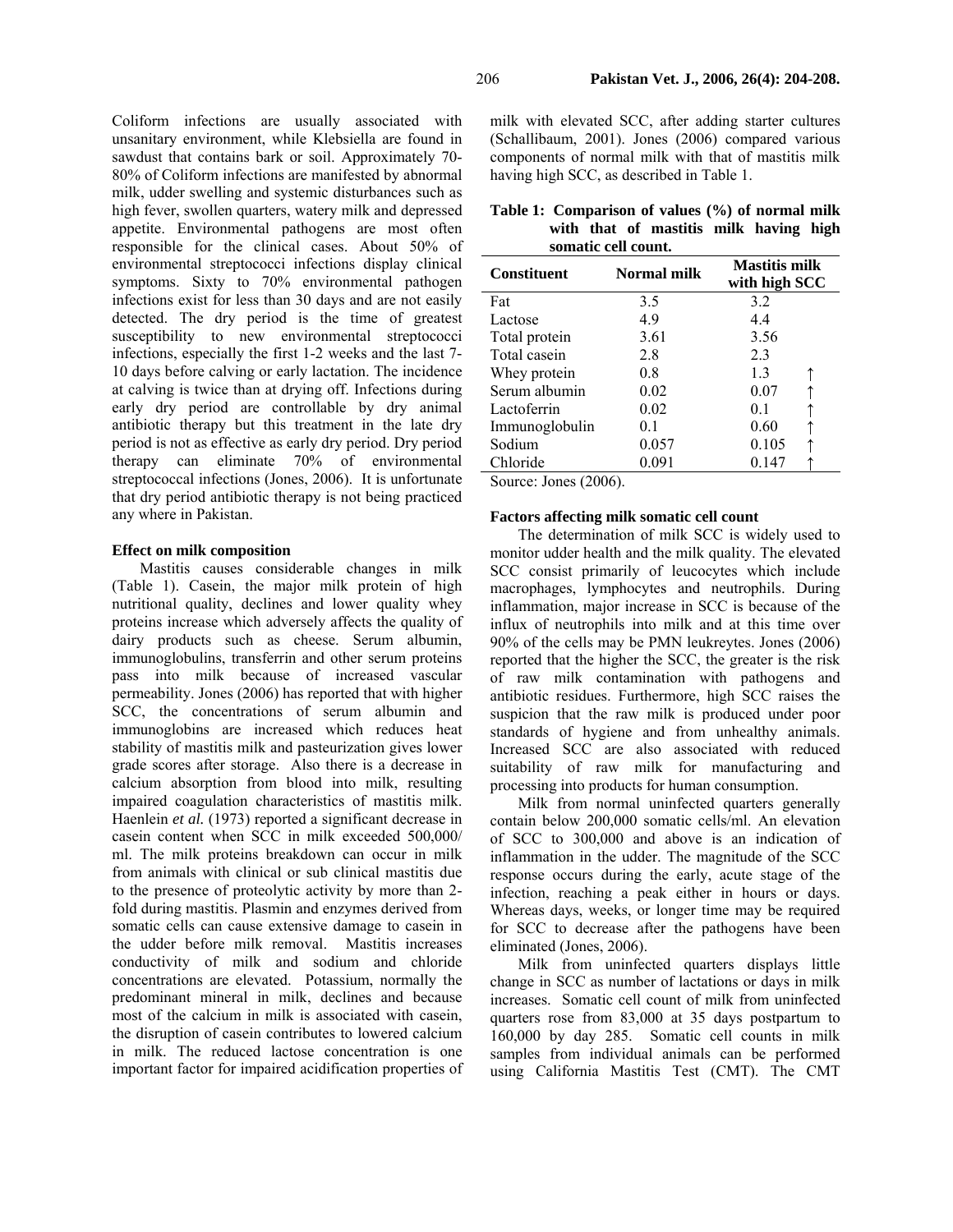reagent reacts with genetic material of somatic cells present in milk to form a gel. For reliable results, tests should be conducted just before milking after stimulating milk let down and discarding the foremilk. Muhammad *et al*. (1995) have demonstrated that a 3% solution of house hold detergent (Surf-Lever Brothers) can be used as a reliable alternative of California Mastitis Test reagent.

Jones (2006) reported that lowering the maximum allowable SCC is beneficial for milk producers and processors. Managers of herds with high SCC may have to cull heavier for mastitis, increase treatments for intramammary infections, increase efforts to avoid antibiotic residues in milk and cull animals, increase cost on facilities or milking equipment, and improve management to reduce the spread of new infections. Thus, emphasis should be given on proper milking techniques, improved sanitation, effective use of teat dipping and dry period therapy and maintenance of milking equipment. Lower SCC should result in higher milk yields and better milk quality.

#### **Proper treatment procedures**

While mastitis cannot be totally eliminated from a herd, the incidence can be held to a minimum. The key elements in the control of mastitis include: sound husbandry practices and sanitation, post-milking teat dipping, treatment of mastitis during non-lactating period, and culling of chronically infected animals. The efficacy of therapy during the non-lactating period has proved to be superior to that which can be achieved during lactation. Monitoring of somatic cell counts and prompt identification and treatment of mastitis in dairy animals help in the reduction of mastitis. Dry animal therapy can eliminate 70% of environmental streptococcal infections. The fundamental principle of mastitis control is that the disease is controlled by either decreasing the exposure of the teat to potential pathogens or by increasing resistance of dairy animals to infection.

Jones (2006) has suggested to approach the treatment in the same way a surgeon approaches surgery. Wash hands with soap and water, wash teats and udder in sanitizing solution, thoroughly dry teats and udder with individual towels, dip teats in an effective germicidal teat dip. Allow 30 seconds of contact time before wiping off teat dip with an individual towel, thoroughly scrub the teat end with a cotton swab soaked in alcohol. If all four quarters are being treated, start by cleaning the teat farthest from you and work toward the closest teat, use commercial antibiotic products in single dose containers formulated for intramammary infusion. Treat teats nearest to you first, then those farthest away to prevent contaminating

clean teat ends. Dip teats in an effective germicidal teat dip after treatment.

#### **Controlling contagious mastitis**

*Staphylococcus aureus* infections remain the largest mastitis problem of dairy animals. Cure rate with antibiotic therapy during lactation is very low. Many infected animals become chronic eases and have to be culled. *Streptococcus agalactiae* respond well to antibiotic therapy and can be eradicated from dairy herds with good mastitis control practices, including teat dipping and dry animal treatment. *Streptococcus dysgalactiae* may live almost anywhere: in the udder, rumen, and feces, and in the barn. They can be controlled with proper sanitation and are moderately susceptible to antibiotics.

#### **Controlling environmental mastitis**

This can be achieved by reducing the number of bacteria to which the teat end is exposed. The animals environment should be as clean and dry as possible. The animal should have no access to manure, mud, or pools of stagnant water and calving area must be clean. Post milking teat dipping with a germicidal dip is recommended. Attempts to control environmental mastitis during dry period, using either germicidal or barrier dips, have been unsuccessful. Proper antibiotic therapy is recommended for all quarters of all animals at drying off, it helps to control environmental streptococci during the early dry period.

# **REFERENCES**

- Ahmad, R., 2001. Studies on mastitis among dairy buffaloes. Pakistan Vet. J., 21: 220-221.
- Ahmed, M. N., 1966. Studies on strain of *Staph. aureus*  isolated from cases of mastitis in buffalo. MSc Thesis, Univ. Agri., Faisalabad, Pakistan.
- Akram, M. M. A., 2002. Studies on clinical mastitis in buffaloes with special reference to *S. aureus.* MSc Thesis, Univ. Agri., Faisalabad, Pakistan.
- Allore, H. G., 1993. A review of the incidence of mastitis in buffaloes and cattle. Pakistan Vet. J., 13: 1-7.
- Banumann, H. and J. Graudie, 1994. The acute phase response. Immunol. Today, 15: 74.
- Bramley, A. J. and F. H. Dodd, 1984. Mastitis control: progress and prospects. J. Dairy Sci., 51: 481.
- Cady, R. A., S. K. Shah, E. C. Schermerhorn and R. E. McDowell, 1983. Factors affecting performance of Nili Ravi buffaloes in Pakistan. J. Dairy Sci., 66: 578-586.
- Capuco, A. V., S. A. Bright, J. W. Pankey, D. L. Wood, R. H. Miller and J. Bitman, 1992. Increased susceptibility to intramammary infection following removal of teat canal keratin. J. Dairy Sci., 75: 2126.